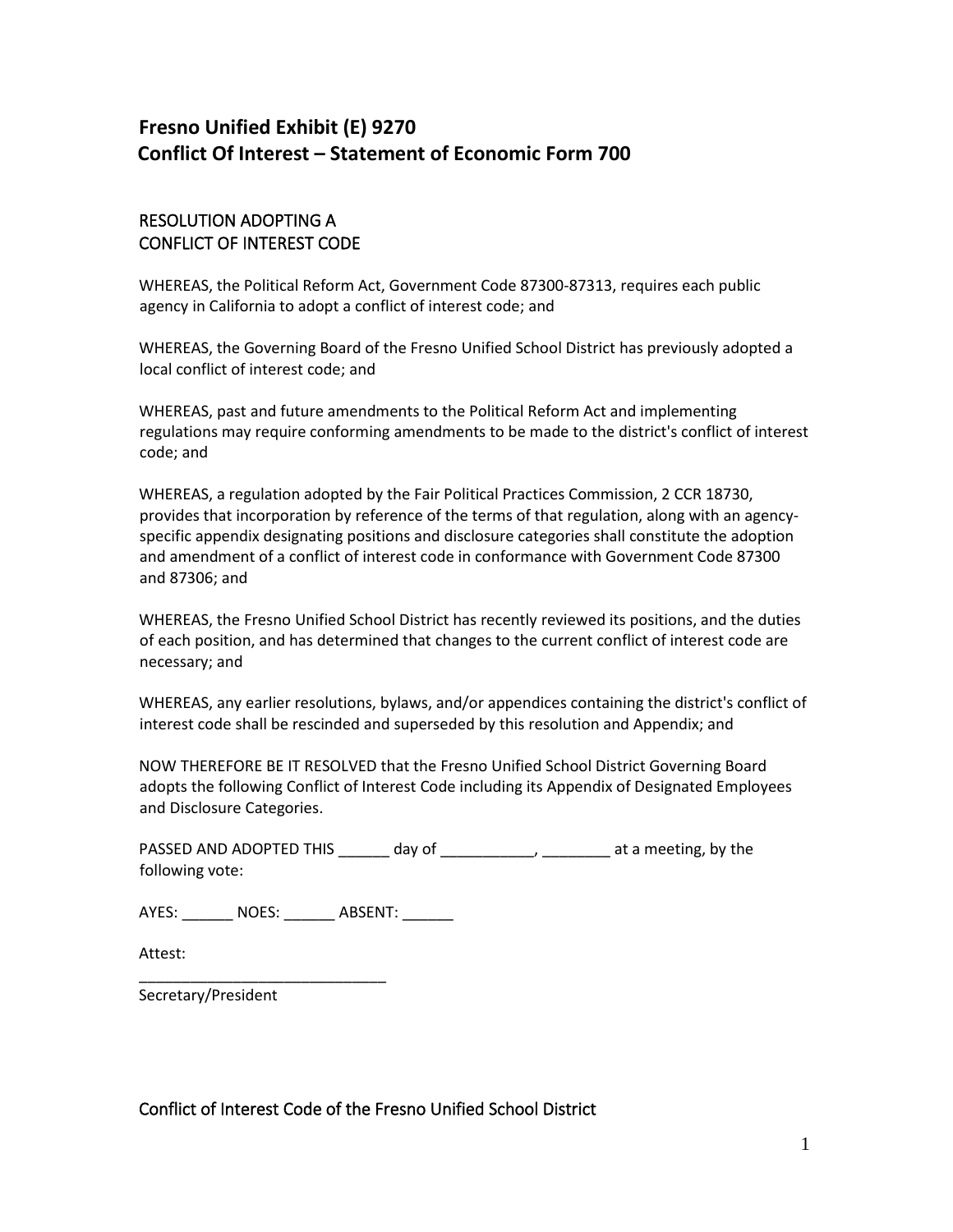The Political Reform Act (Government Code Section 81000, et seq.) requires state and local government agencies to adopt and promulgate conflict-of-interest codes. The Fair Political Practices Commission has adopted a regulation (2 Cal. Code of Regs. Section 18730) that contains the terms of a standard conflict-of-interest code and may be incorporated by reference in an agency's code. After public notice and hearing, the standard code may be amended by the Fair Political Practices Commission to conform to amendments in the Political Reform Act. Therefore, the terms of 2 California Code of Regulations Section 18730 and any amendments to it duly adopted by the Fair Political Practices Commission are hereby incorporated by reference. This regulation and the attached Appendices designating positions and establishing disclosure requirements shall constitute the conflict-of-interest code of the Fresno Unified School District ("District").

The Form 700s for designated positions, other than the District's Governing Board Members and Superintendent, shall be filed with the District. The Governing Board Members and Superintendent are to file their original Form 700s directly with the Clerk of the Board for the Fresno County Board of Supervisors using the electronic filing system. If the Form 700s are not filed electronically, the paper Form 700 and waiver shall be filed with the District and, upon receipt of these paper Form 700s with waivers, the District shall make and retain a copy and forward the original to the Clerk of the Board of Supervisors.

The District shall retain a copy of all electronically filed Form 700s, a copy of all paper Form 700s with waivers and the original Form 700s of designated positions and shall make the Form 700s available for public review, inspection, and reproduction. (Gov. Code section 81008.)

The provisions of all Conflict of Interest Codes and amendments thereto previously adopted by the Agency are hereby superseded.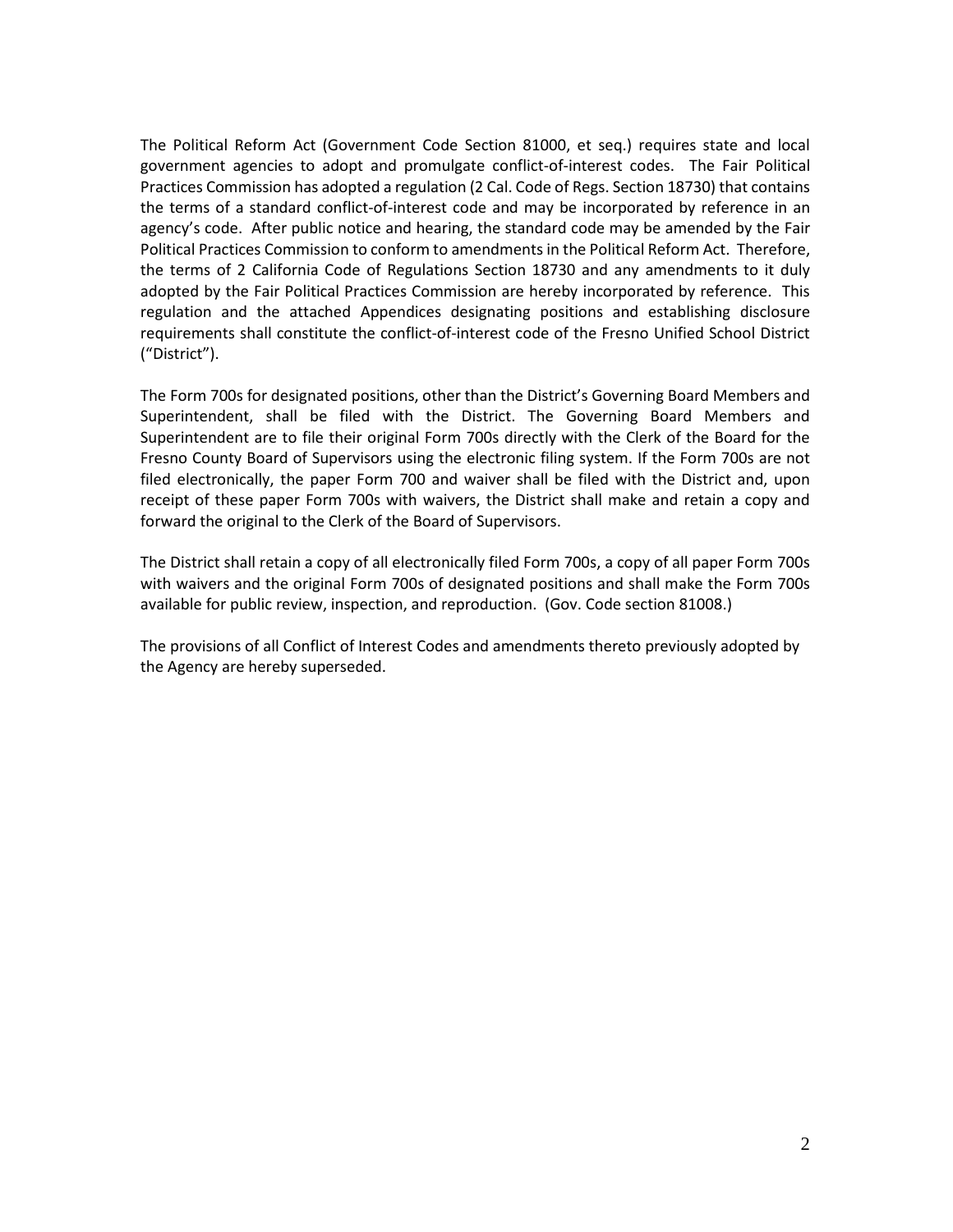# APPENDIX A

#### Public Officials Who Manage Public Investments

It has been determined that positions listed below manage public investments *and will file a statement of economic interests pursuant to Government Code Section 87200*. These positions are listed for informational purposes only:

Governing Board Members Superintendent of Schools

An individual holding one of the above-listed positions may contact the Fair Political Practices Commission for assistance or written advice regarding their filing obligations if they believe that their position has been categorized incorrectly. The Fair Political Practices Commission makes the final determination whether a position is covered by Government Code Section 87200.

#### Designated Positions

#### Designated Positions **Disclosure Categories**

| Deputy Superintendent/Chief Financial Officer                      | 1            |
|--------------------------------------------------------------------|--------------|
| Administrator                                                      | 1            |
| <b>Administrator Alternative Education</b>                         | 1            |
| Administrator Curriculum and Instruction                           | 1            |
| <b>Administrator HR and Labor Relations</b>                        | $\mathbf{1}$ |
| Administrator Leadership Development                               | 1            |
| Administrator Professional Development                             | 1            |
| <b>Administrator Professional Learning</b>                         | $\mathbf{1}$ |
| <b>Assistant Superintendent Early Learning</b>                     | 1            |
| Assistant Superintendent EL Program and Services                   | 1            |
| Assistant Superintendent Facilities Management and Planning        | 1            |
| <b>Assistant Superintendent Operational Services</b>               | $\mathbf{1}$ |
| <b>Assistant Superintendent Special Education</b>                  | $\mathbf{1}$ |
| Assistant Superintendent School Leadership                         | $\mathbf{1}$ |
| Assistant/Associate Superintendent                                 | $\mathbf{1}$ |
| Associate Superintendent School Leadership/School Support Services | $\mathbf{1}$ |
| <b>Business Operations Manager</b>                                 | $\mathbf{1}$ |
| Chief                                                              | $\mathbf{1}$ |
| <b>Chief Executive</b>                                             | 1            |
| <b>Chief Academic Officer</b>                                      | 1            |
| <b>Chief Information Officer</b>                                   | 1            |
| <b>Chief Equity and Access</b>                                     | 1            |
| Chief Human Resources/Labor Relations                              | 1            |
| Chief of Staff                                                     | $\mathbf{1}$ |
| <b>Chief Operational Services</b>                                  | 1            |
| Chief Technology Officer                                           | 1            |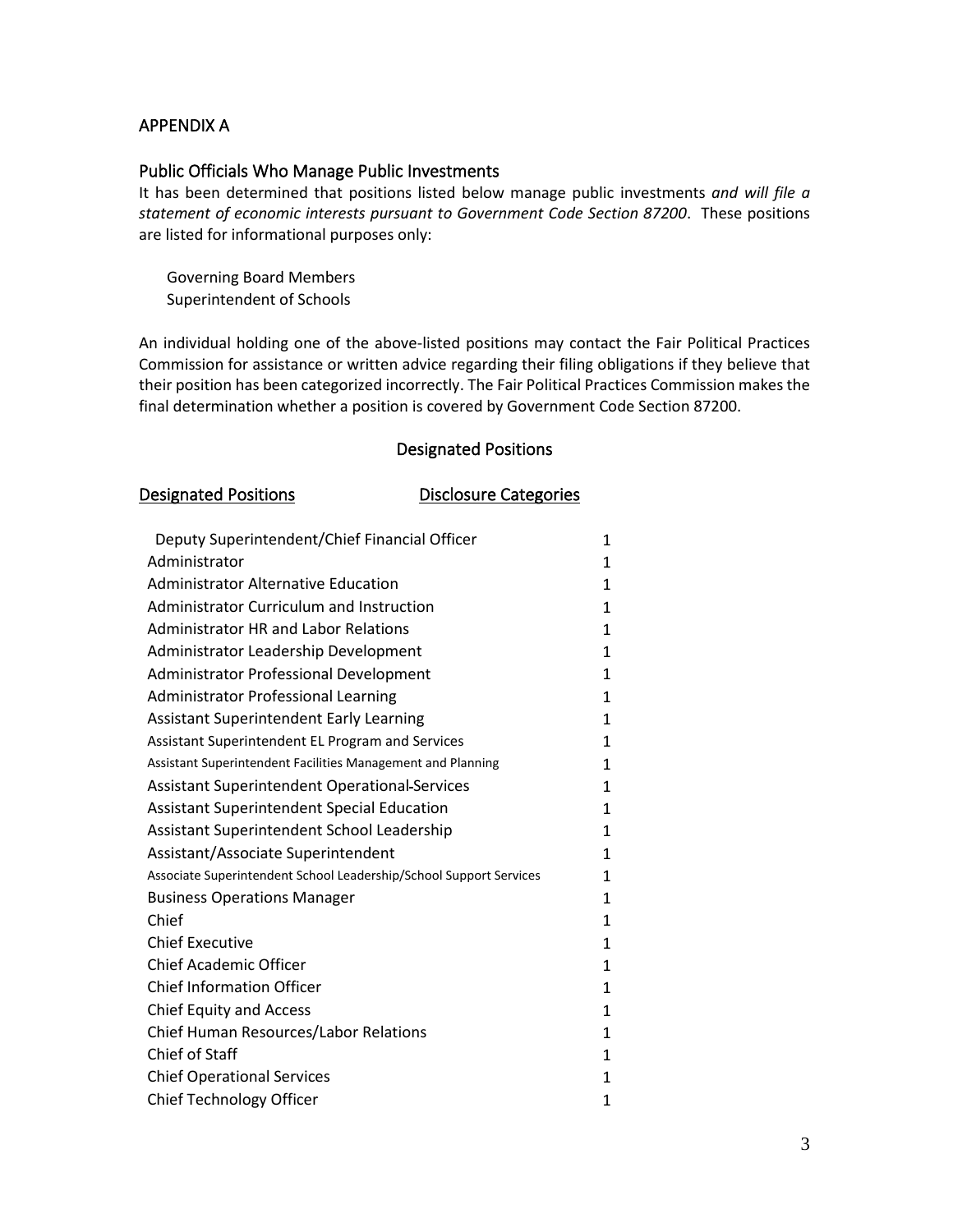| Consultants / New Positions                                          | 1            |
|----------------------------------------------------------------------|--------------|
| Deputy Executive                                                     | $\mathbf{1}$ |
| Director                                                             | 1            |
| Director Benefits and Risk Management                                | $\mathbf{1}$ |
| <b>Director Fiscal Services</b>                                      | 1            |
| <b>Director Human Resources</b>                                      | 1            |
| <b>Executive Director</b>                                            | $\mathbf{1}$ |
| <b>Executive Director Constituent Services</b>                       | 1            |
| <b>Executive Director Early Learning</b>                             | $\mathbf{1}$ |
| <b>Executive Director Family and Community Services</b>              | 1            |
| <b>Executive Director Maintenance and Operations</b>                 | 1            |
| <b>Executive Director Prevention and Intervention</b>                | $\mathbf{1}$ |
| <b>Executive Director Purchasing</b>                                 | 1            |
| Executive Director, Research, Evaluation and Assessment              | 1            |
| <b>Executive Director Technology Services</b>                        | 1            |
| <b>Executive Director HR and Labor Relations</b>                     | 1            |
| <b>Executive Director Special Education</b>                          | $\mathbf{1}$ |
| <b>Executive Officer</b>                                             | 1            |
| Executive Officer District & School Accountability and Improvement   | $\mathbf{1}$ |
| <b>Executive Officer College and Career Readiness</b>                | 1            |
| <b>Executive Officer Fiscal Services</b>                             | 1            |
| <b>Executive Officer School Leadership</b>                           | $\mathbf{1}$ |
| <b>Executive Officer State and Federal</b>                           | 1            |
| Instructional Superintendent School Curriculum and School Leadership | 1            |
| <b>Purchasing Manager</b>                                            | 1            |
| Senior Executive                                                     | $\mathbf{1}$ |
|                                                                      |              |
| Buyer I, II, III, IV                                                 | 2, 3         |
| <b>Members of Audit Committee</b>                                    | 2, 3         |
| Members of Citizen's Oversight Committee                             | 2, 3         |
| Project Manager                                                      | 2, 3         |
| <b>Purchasing Technician</b>                                         | 2, 3         |
| <b>Administrative Analyst</b>                                        | 4            |
| Advisor, Guidance Learning                                           | 4            |
| Analyst I, II                                                        | 4            |
| <b>Athletic Trainer</b>                                              | 4            |
| Coordinator, I, II                                                   | 4            |
| Director                                                             | 4            |
| <b>Director Career Readiness</b>                                     | 4            |
| <b>Director Food Services</b>                                        | 4            |
| <b>Director Health Services</b>                                      | 4            |
| <b>Director Instructional Media Services</b>                         | 4            |
| <b>Director Instructional Support</b>                                | 4            |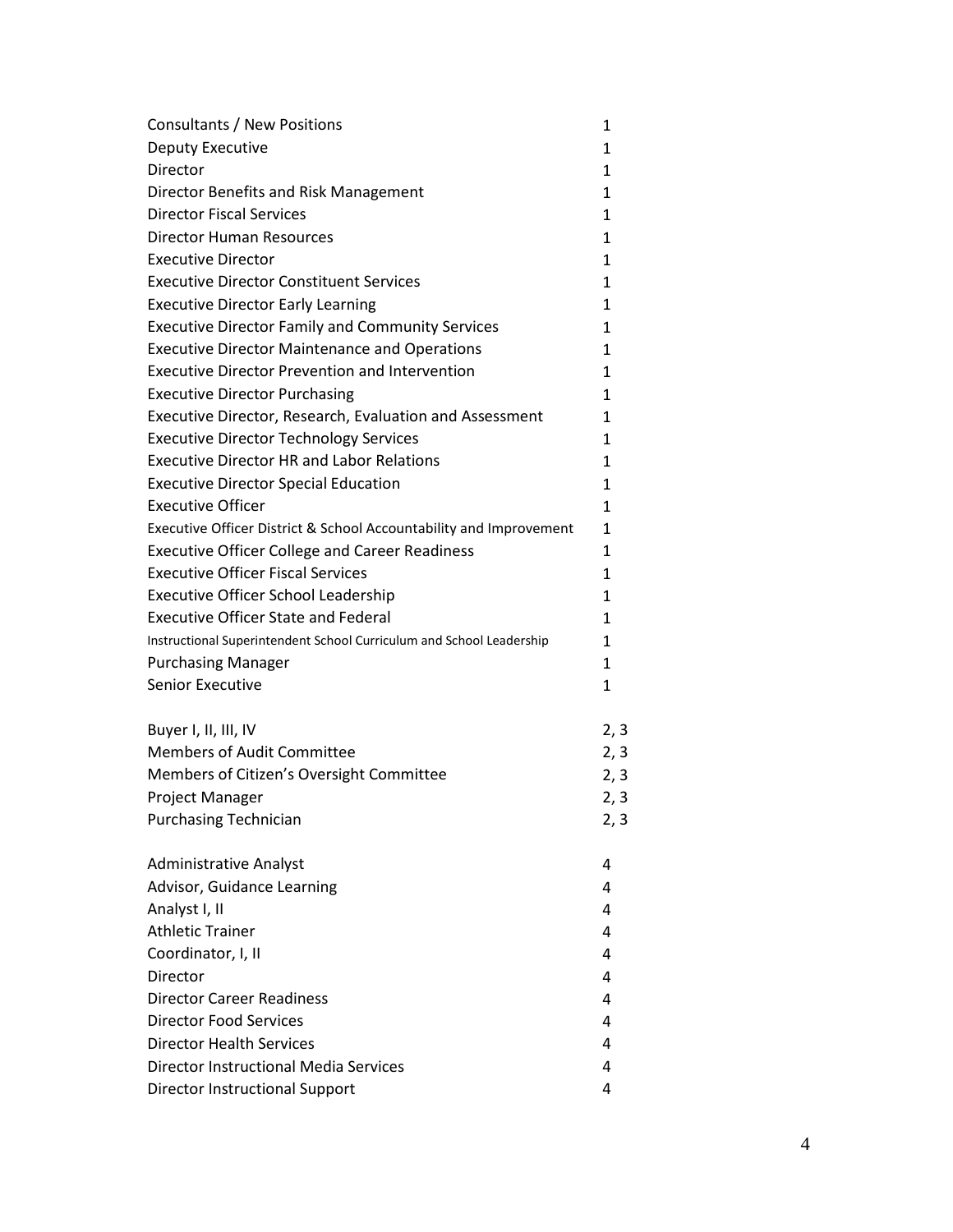| Director Leadership Development                   | 4 |
|---------------------------------------------------|---|
| Director Prevention and Intervention              | 4 |
| Director School Choice                            | 4 |
| <b>Director School Operations</b>                 | 4 |
| Director SELPA                                    | 4 |
| <b>Director Transportation</b>                    | 4 |
| District Supervisor I, II                         | 4 |
| <b>Executive Assistant to Superintendent</b>      | 4 |
| <b>Head Counselor</b>                             | 4 |
| Manager I, II, III                                | 4 |
| <b>Nutritionists</b>                              | 4 |
| <b>Occupational Therapist</b>                     | 4 |
| Ombudsman                                         | 4 |
| <b>Physical Therapist</b>                         | 4 |
| Principal I, II, III, IV, Special Assignment      | 4 |
| <b>School Counselor</b>                           | 4 |
| <b>School Psychologists</b>                       | 4 |
| Social Worker, Clinical, School                   | 4 |
| Specialists, Behavioral Intervention              | 4 |
| Vice Principal I, II, III, IV, Special Assignment | 4 |

Consultants / New Positions are included in the list of designated positions and shall disclose pursuant to the disclosure requirements in this code subject to the following limitation:

The Superintendent or designee may determine in writing that a particular consultant or new position, although a "designated position", is hired to perform a range of duties that is limited in scope and thus is not required to comply fully with the disclosure requirements in this section. Such written determination shall include a description of the consultant's or new position's duties and, based upon that description, a statement of extent of disclosure requirements. The Superintendent's or designee's determination is a public record and shall be retained for public inspection in the same manner and location as this conflict-of-interest code. (Gov. Code Sec. 81008.)